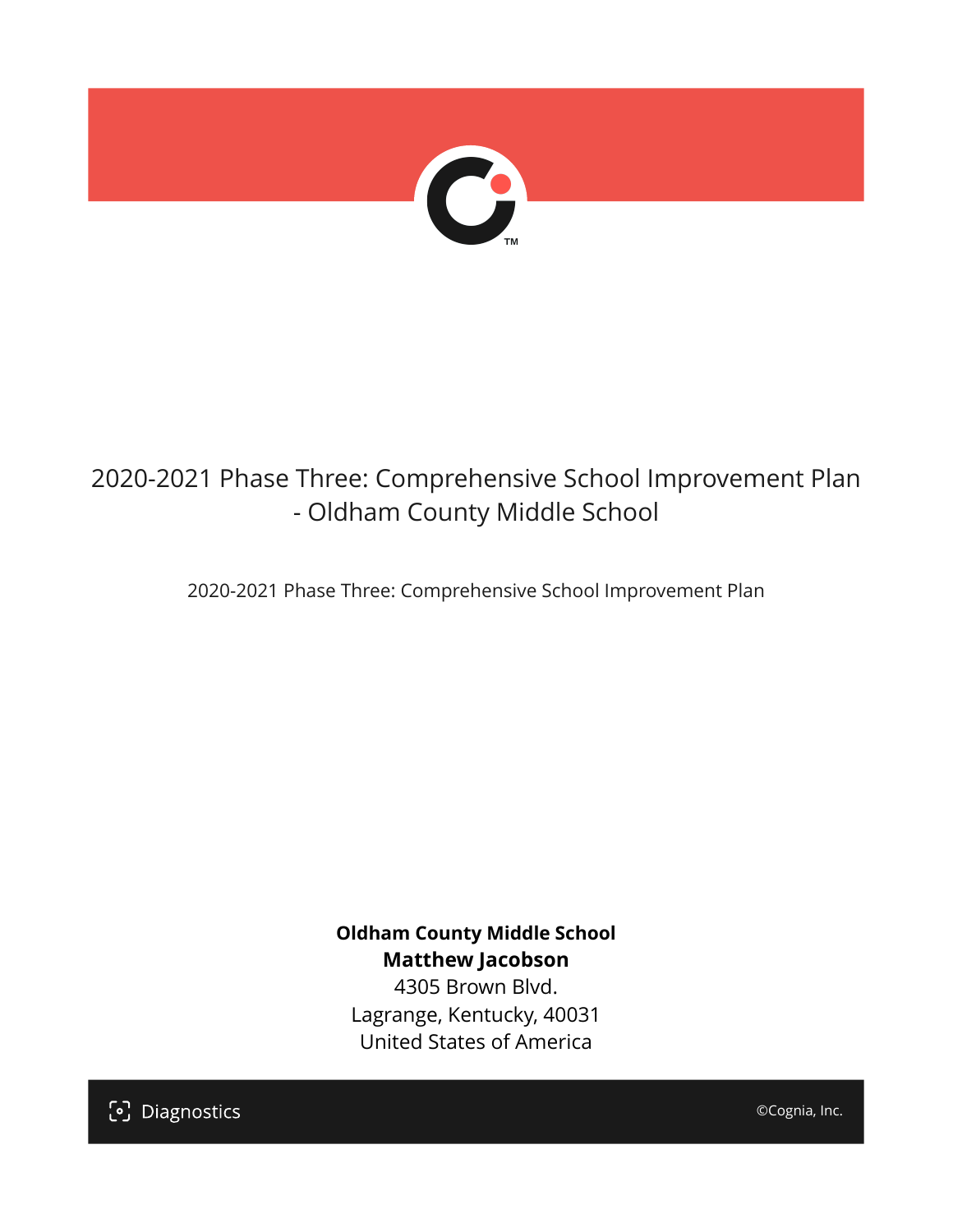2020-2021 Phase Three: Comprehensive School Improvement Plan - 2020-2021 Phase Three: Comprehensive School Improvement Plan - Oldham County Middle School - Generated on 01/12/2021 Oldham County Middle School

### **Table of Contents**

| 2020-21 Phase Three: Comprehensive School Improvement Plan |  |
|------------------------------------------------------------|--|
| Attachment Summary                                         |  |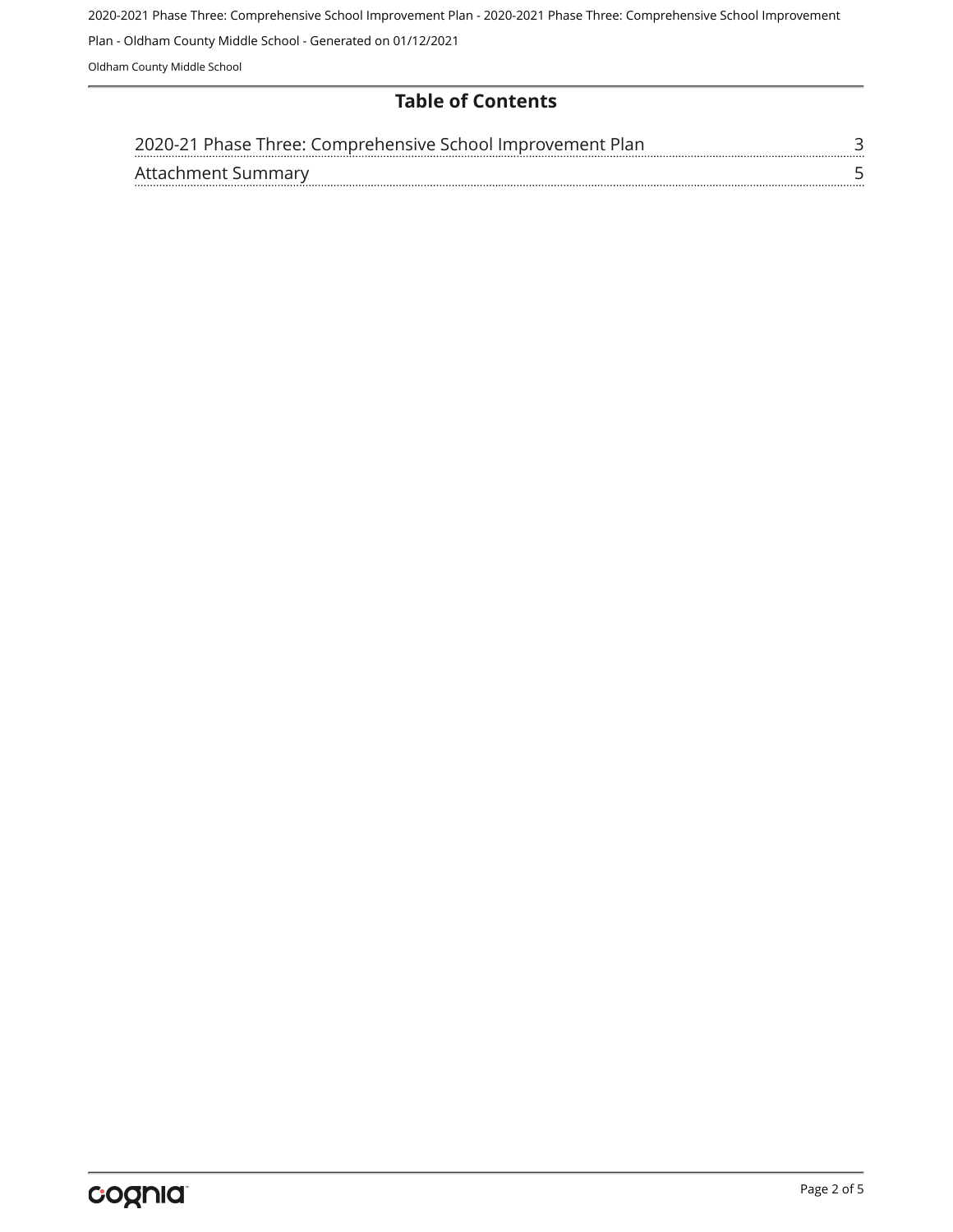2020-2021 Phase Three: Comprehensive School Improvement Plan - 2020-2021 Phase Three: Comprehensive School Improvement Plan - Oldham County Middle School - Generated on 01/12/2021 Oldham County Middle School

# <span id="page-2-0"></span>**2020-21 Phase Three: Comprehensive School Improvement Plan**

School improvement efforts are a collaborative process involving multiple stakeholders. During the improvement planning process, leaders focus on priority needs, funding, and closing achievement gaps between identified subgroups of students. When implemented with fidelity, the Comprehensive School Improvement Plan (CSIP) cultivates an environment that promotes student growth and achievement.

**Goal:** Long-term three to five-year targets based on the five (5) required school level goals. Elementary/middle schools must have goals for proficiency, separate academic indicator, achievement gap, growth, and transition readiness. High schools must have goals for proficiency, separate academic indicator, achievement gap, graduation rate, and transition readiness. Long-term targets should be informed by The Needs Assessment for Schools.

**Objective:** Short-term target to be attained by the end of the current academic year. There can be multiple objectives for each goal.

**Strategy:** An approach to systematically address the process, practice, or condition that the school will focus its efforts upon in order to reach its goals or objectives. There can be multiple strategies for each objective. The strategy can be based upon Kentucky's six (6) Key Core Work Processes listed below or another established improvement approach (i.e. *Six Sigma, Shipley, Baldridge, etc.*).

**Activity:** Actionable steps used to deploy the chosen strategy. There can be multiple activities for each strategy.

**Key Core Work Processes:** A series of processes identified by the Kentucky Department of Education that involve the majority of an organization's workforce and relate to its core competencies. These are the factors that determine an organization's success and help it prioritize areas for growth.

[KCWP 1: Design and Deploy Standards](https://education.ky.gov/school/csip/Documents/KCWP%201%20Strategic%20Design%20and%20Deploy%20Standards.pdf) [KCWP 2: Design and Deliver Instruction](https://education.ky.gov/school/csip/Documents/KCWP%202%20Strategic%20Design%20and%20Deliver%20Instruction.pdf) [KCWP 3: Design and Deliver Assessment Literacy](https://education.ky.gov/school/csip/Documents/KCWP%203%20Strategic%20Design%20and%20Deliver%20Assessment%20Literacy.pdf) [KCWP 4: Review, Analyze and Apply Data](https://education.ky.gov/school/csip/Documents/KCWP%204%20Strategic%20Review%20Analyze%20and%20Apply%20Data.pdf) [KCWP 5: Design, Align and Deliver Support](https://education.ky.gov/school/csip/Documents/KCWP%205%20Strategic%20Design%20Align%20Deliver%20Support%20Processes.pdf) [KCWP 6: Establishing Learning Culture and Environment](https://education.ky.gov/school/csip/Documents/KCWP%206%20Strategic%20Establish%20Learning%20Culture%20and%20Environment.pdf)

**Measure of Success:** Criteria that shows the impact of the work. The **measures** may be quantitative or qualitative but are observable in some way.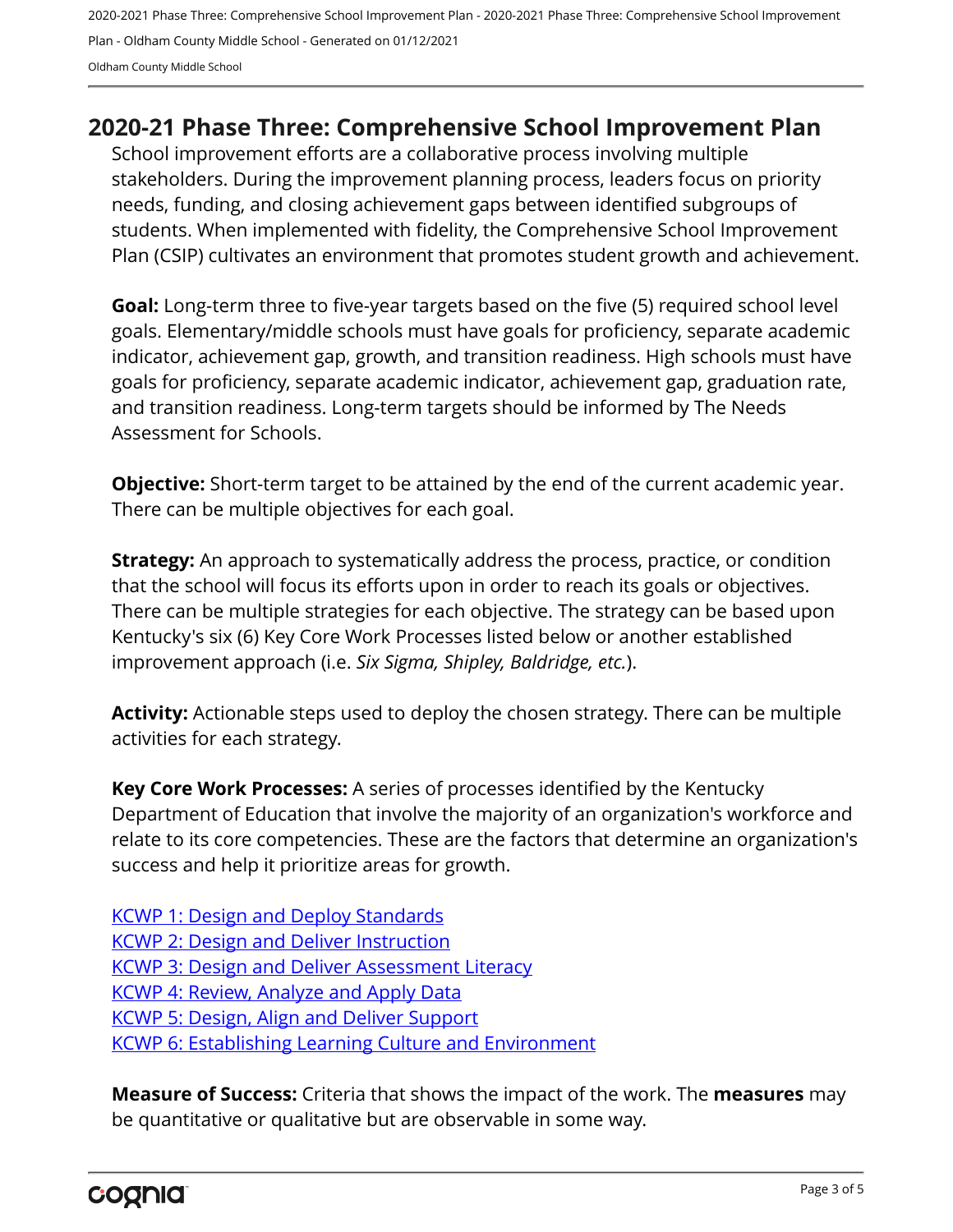2020-2021 Phase Three: Comprehensive School Improvement Plan - 2020-2021 Phase Three: Comprehensive School Improvement Plan - Oldham County Middle School - Generated on 01/12/2021 Oldham County Middle School

**Progress Monitoring:** Process used to assess the implementation of the plan, the rate of improvement, and the effectiveness of the plan. Should include timelines and responsible individuals.

**Funding:** Local, state, or federal funds/grants used to support (or needed to support) the improvement initiative.

There are six (6) required district goals:

• Proficiency, separate academic indicator, achievement gap closure, graduation rate, growth, and transition readiness.

The required school goals include the following:

• For elementary/middle school, these include proficiency, separate academic indicator, achievement gap, and, growth.

• For high school, these include proficiency, separate academic indicator, achievement gap, graduation rate, and transition readiness.

. a. Develop your Strategic Goals using the **[Comprehensive School Improvement](https://education.ky.gov/school/csip/Documents/KDE%20Comprehensive%20Improvement%20Plan%20for%20School.docx)** [Plan Template.](https://education.ky.gov/school/csip/Documents/KDE%20Comprehensive%20Improvement%20Plan%20for%20School.docx)

b. **Upload** your completed Comprehensive School Improvement Plan in the attachment area below.

## **You may enter an optional narrative about your Comprehensive School Improvement Plan below. If you do not have an optional narrative, enter N/A.**

N/A

#### **ATTACHMENTS**

#### **Attachment Name**